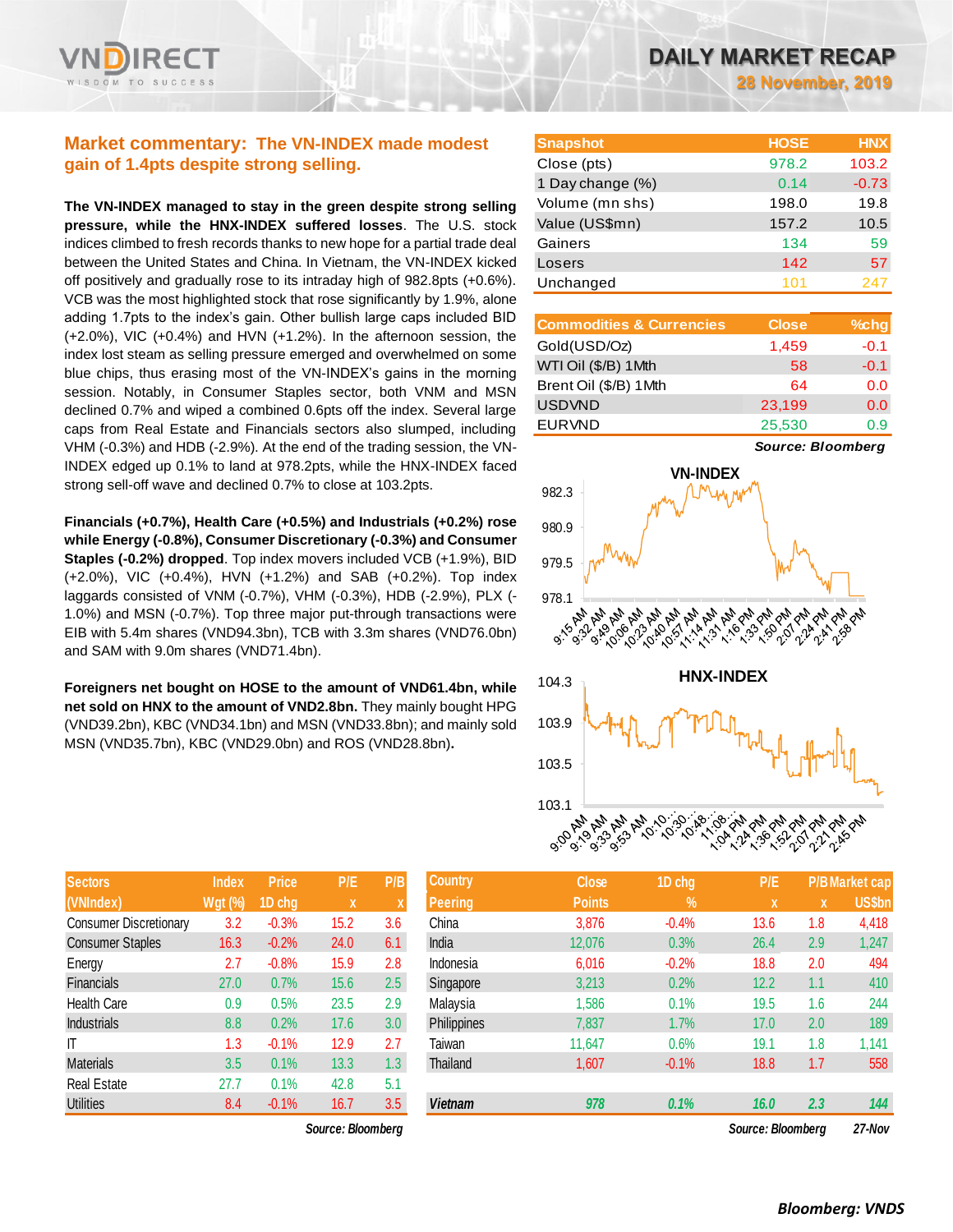

### **Market News**

**Oil falls after Industry Report shows swelling U.S. stockpiles.** Oil declined for the first time in three days as an industry report showing an increase in American crude stockpiles offset optimism that a limited U.S.-China trade deal is getting closer. Futures fell as much as 0.4% in New York after rising 1.1% over the previous two sessions. The American Petroleum Institute reported inventories swelled by 3.6m barrels last week, according to people familiar with the data. Official government figures due Wednesday are forecast to show supplies slid for the first time in five weeks. *(Bloomberg)*

**Hot rolled coil segment named bright spot of Vietnam's steel industry.** Currently, local production of hot rolled coil (HRC), a key input material for cold-rolled steel and other pre-painted galvanized steel sheet, cannot meet domestic demand. The HRC segment's rapid growth is the bright side of Vietnam's steel industry in the January-October period, recording growth in production, sales and exports of 25%, 27% and 59% yoy, respectively, according to Viet Dragon Securities Company (VDSC). The only domestic HRC producer, Formosa Ha Tinh (FHS), provided 3.4m tonnes to the market, of which roughly 18% was exported. However, local production of hot rolled coil, a key input material for cold-rolled steel and other pre-painted galvanized steel sheet, cannot meet current domestic demand. In 2018, Vietnam imported around 10m tonnes of HRC, accounting for approximately 60% of total steel imports. Facing no domestic competition, FHS's growing momentum is predicted to last until Hoa Phat (HPG)'s Dung Quat iron and steel production complex starts operation, scheduled in 2019. *(Vietnamnet.vn)*

# **Notable Corporate Events**

**Binh Minh Plastics Joint Stock Company (BMP VN HOSE) – dividend payment:** Dec 4 and Dec 5 will be the ex-date and the record date, respectively, for paying the 2019 cash dividend payment of VND2,000/share, the company said in a statement. The payment will be made from Dec 20**.** *(Ndh.vn)*

*<to be continued>*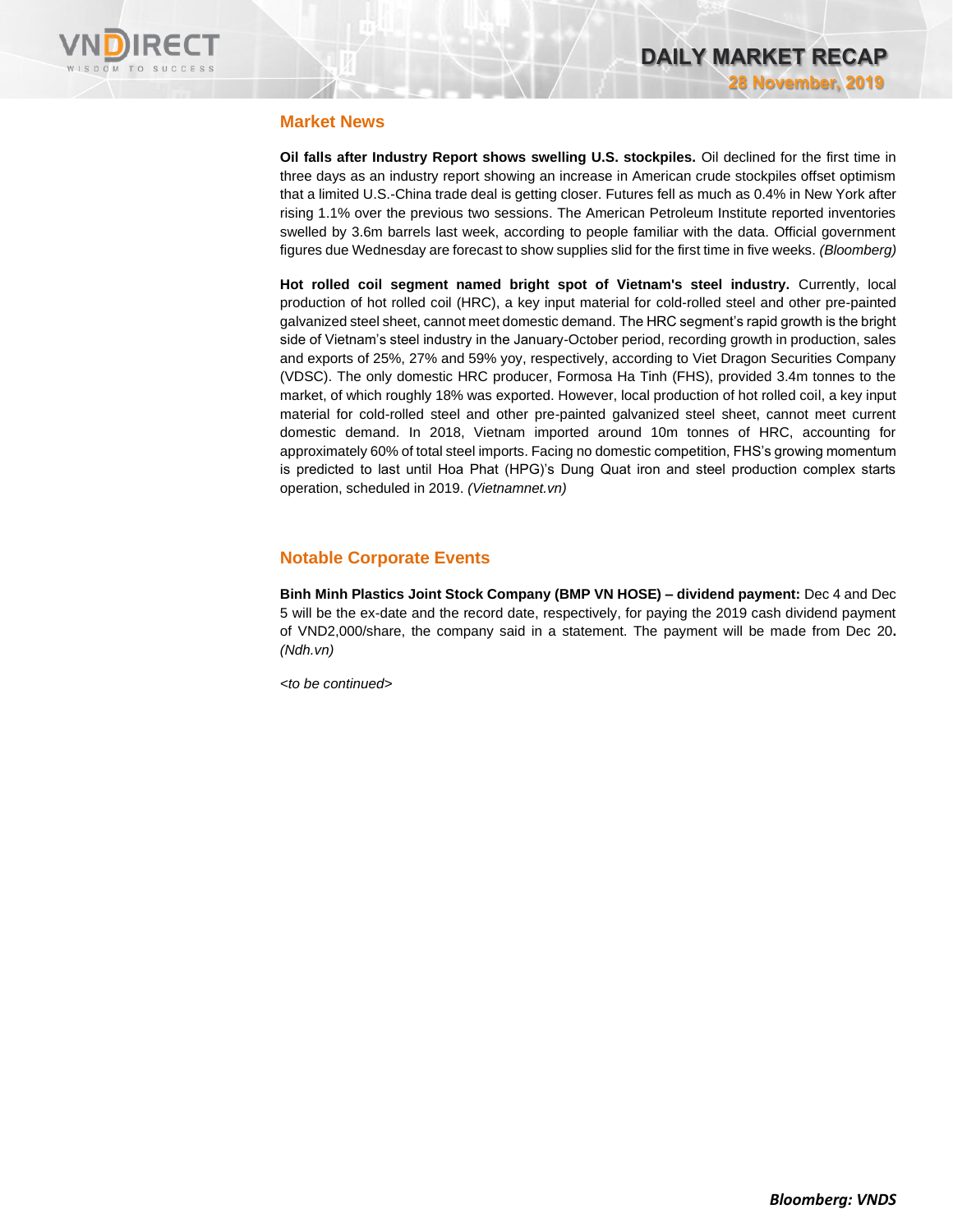### VN RECT WISDOM TO SUCCESS

# **DAILY MARKET RECAP**

**28 November, 2019**

# **COVERAGE SUMMARY**

| Ticker          | <b>Close price</b> | <b>Adjusted target</b><br>price | <b>Dividend yield</b> | <b>Potential return</b> | <b>Rating</b> | <b>Latest report</b> |
|-----------------|--------------------|---------------------------------|-----------------------|-------------------------|---------------|----------------------|
| PC <sub>1</sub> | 18,350             | 24,500                          | 0.0%                  | 33.5%                   | <b>ADD</b>    | <b>Link</b>          |
| <b>LPB</b>      | 7,700              | 10,000                          | 0.0%                  | 29.9%                   | ADD           | Link                 |
| <b>NLG</b>      | 27,900             | 39,600                          | 1.8%                  | 43.7%                   | <b>ADD</b>    | Link                 |
| <b>ACV</b>      | 74,900             | 105,000                         | 0.0%                  | 40.2%                   | ADD           | Link                 |
| DPM             | 13,050             | 15,800                          | 7.4%                  | 28.5%                   | ADD           | Link                 |
| QNS             | 29,800             | 44,300                          | 1.7%                  | 50.3%                   | ADD           | <b>Link</b>          |
| <b>LTG</b>      | 20,500             | 27,300                          | 7.8%                  | 41.0%                   | <b>ADD</b>    | $Link$               |
| VCB             | 86,300             | 83,200                          | 0.9%                  | $-2.7%$                 | <b>HOLD</b>   | Link                 |
| MBB             | 22,600             | 31,500                          | 0.0%                  | 39.4%                   | ADD           | Link                 |
| <b>VPB</b>      | 20,400             | 21,200                          | 0.0%                  | 3.9%                    | <b>HOLD</b>   | Link                 |
| <b>TCM</b>      | 19,750             | 28,200                          | 2.7%                  | 45.4%                   | <b>ADD</b>    | Link                 |
| <b>HPG</b>      | 22,600             | 26,139                          | 0.0%                  | 15.7%                   | ADD           | Link                 |
| <b>PVT</b>      | 17,200             | 21,000                          | 6.1%                  | 28.2%                   | <b>ADD</b>    | Link                 |
| <b>STK</b>      | 18,500             | 25,200                          | 8.1%                  | 44.3%                   | ADD           | Link                 |
| AAA             | 14,200             | 25,300                          | 14.3%                 | 92.5%                   | <b>ADD</b>    | Link                 |
| <b>PNJ</b>      | 82,300             | 88,000                          | 2.8%                  | 9.7%                    | <b>HOLD</b>   | Link                 |
| <b>KDH</b>      | 26,450             | 28,300                          | 1.9%                  | 8.9%                    | <b>HOLD</b>   | Link                 |
| <b>DCM</b>      | 6,870              | 8,900                           | 13.1%                 | 42.6%                   | ADD           | Link                 |
| <b>VTP</b>      | 124,300            | 111,000                         | 1.2%                  | $-9.5%$                 | <b>REDUCE</b> | $Link$               |
| ACB             | 23,200             | 30,400                          | 4.3%                  | 35.3%                   | ADD           | Link                 |
| GAS             | 102,000            | 105,700                         | 5.7%                  | 9.3%                    | <b>HOLD</b>   | Link                 |
| <b>PVS</b>      | 17,700             | 24,100                          | 4.0%                  | 40.1%                   | <b>ADD</b>    | Link                 |
| <b>PVD</b>      | 15,500             | 19,600                          | 0.0%                  | 26.5%                   | ADD           | Link                 |
| <b>MSH</b>      | 54,800             | 66,600                          | 6.7%                  | 28.2%                   | ADD           | Link                 |
| <b>MWG</b>      | 113,200            | 140,700                         | 1.3%                  | 25.6%                   | ADD           | Link                 |
| <b>POW</b>      | 13,250             | 18,334                          | 0.0%                  | 38.4%                   | <b>ADD</b>    | Link                 |
| ТСВ             | 23,350             | 27,400                          | 0.0%                  | 17.3%                   | <b>HOLD</b>   | <b>Link</b>          |
| <b>PPC</b>      | 27,750             | 27,879                          | 9.0%                  | 9.5%                    | <b>ADD</b>    | Link                 |
| VIB             | 17,400             | 21,200                          | 2.8%                  | 24.7%                   | ADD           | $Link$               |
| <b>KBC</b>      | 15,400             | 17,500                          | 6.5%                  | 20.1%                   | ADD           | Link                 |
| <b>VNM</b>      | 122,100            | 155,600                         | 3.7%                  | 31.1%                   | ADD           | Link                 |
| <b>VHM</b>      | 93,000             | 104,300                         | 1.1%                  | 13.2%                   | <b>HOLD</b>   | Link                 |
| <b>VJC</b>      | 143,700            | 142,200                         | 2.1%                  | 1.1%                    | <b>HOLD</b>   | Link                 |
| <b>VHC</b>      | 76,000             | 93,900                          | 5.3%                  | 28.8%                   | ADD           | Link                 |
| <b>VRE</b>      | 33,950             | 43,900                          | 0.0%                  | 29.3%                   | <b>ADD</b>    | $Link$               |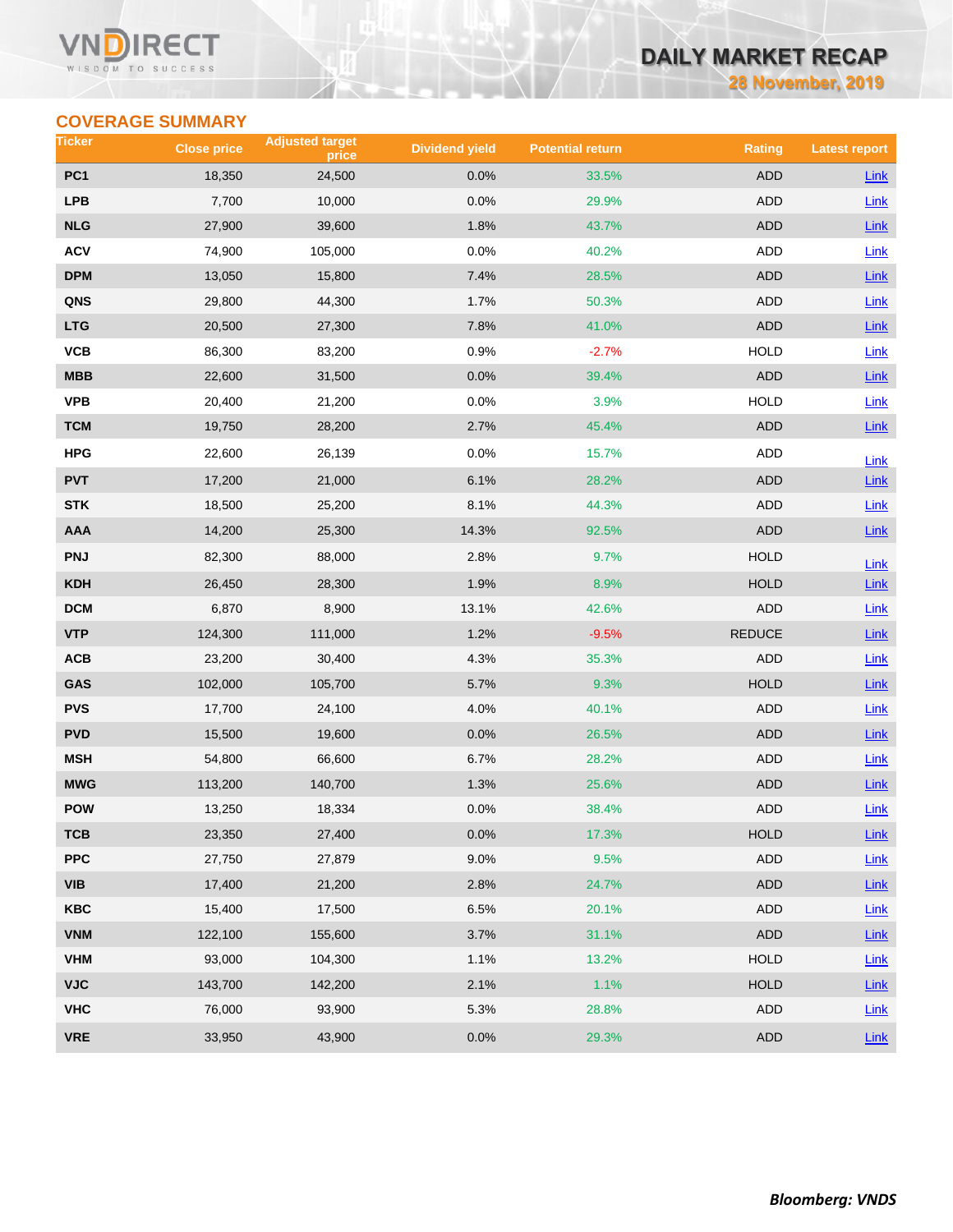## **MARKET MOVEMENTS**

WISDOM TO SUCCESS

**RECT** 

|                    | <b>HOSE</b>  |       |      |         |              |  |  |  |  |  |
|--------------------|--------------|-------|------|---------|--------------|--|--|--|--|--|
| <b>Top gainers</b> |              |       |      |         | <b>VND</b>   |  |  |  |  |  |
| <b>Ticker</b>      | Last         | Cha   | %chq | Vol.    | <b>Index</b> |  |  |  |  |  |
|                    | <b>Price</b> |       |      |         | impact       |  |  |  |  |  |
| ACL.               | 21,450       | 1,400 | 6.98 | 27,090  | 0.009        |  |  |  |  |  |
| <b>CLL</b>         | 26,050       | 1,700 | 6.98 | 30      | 0.017        |  |  |  |  |  |
| YBM                | 4,600        | 300   | 6.98 | 22,380  | 0.001        |  |  |  |  |  |
| <b>DCL</b>         | 21,500       | 1,400 | 6.97 | 195,520 | 0.023        |  |  |  |  |  |
| <b>LDG</b>         | 8,930        | 580   | 6.95 | 1.89MLN | 0.041        |  |  |  |  |  |

| <b>Top losers</b> |              |          |         |        | <b>VND</b>   |
|-------------------|--------------|----------|---------|--------|--------------|
| <b>Ticker</b>     | Last         | Cha      | %chq    | Vol.   | <b>Index</b> |
|                   | <b>Price</b> |          |         |        | impact       |
| <b>AGF</b>        | 3,480        | $-260$   | $-6.95$ | 6,350  | $-0.002$     |
| <b>TTB</b>        | 8,460        | $-630$   | $-6.93$ | 29,220 | $-0.009$     |
| <b>TPC</b>        | 9,500        | $-700$   | $-6.86$ | 10     | $-0.005$     |
| PIT               | 3.840        | $-280$   | $-6.80$ | 150    | $-0.001$     |
| <b>VNL</b>        | 14,000       | $-1,000$ | $-6.67$ | 220    | $-0.003$     |

|               | <b>VND</b><br><b>Top index movers</b> |       |      |         |              |  |  |  |  |  |
|---------------|---------------------------------------|-------|------|---------|--------------|--|--|--|--|--|
| <b>Ticker</b> | Last                                  | Cha   | %chq | Vol.    | <b>Index</b> |  |  |  |  |  |
|               | <b>Price</b>                          |       |      |         | impact       |  |  |  |  |  |
| <b>VCB</b>    | 86,300                                | 1,600 | 1.89 | 484,360 | 1.746        |  |  |  |  |  |
| <b>BID</b>    | 40,800                                | 800   | 2.00 | 1.06MLN | 0.805        |  |  |  |  |  |
| VIC           | 115,600                               | 400   | 0.35 | 304.630 | 0.394        |  |  |  |  |  |
| <b>HVN</b>    | 34,300                                | 400   | 1.18 | 284.510 | 0.167        |  |  |  |  |  |
| <b>SAB</b>    | 230,500                               | 500   | 0.22 | 53,280  | 0.094        |  |  |  |  |  |

|               | <b>VND</b><br><b>Top index laggers</b> |        |         |         |              |  |  |  |  |  |
|---------------|----------------------------------------|--------|---------|---------|--------------|--|--|--|--|--|
| <b>Ticker</b> | Last                                   | Cha    | $%$ chq | Vol.    | <b>Index</b> |  |  |  |  |  |
|               | <b>Price</b>                           |        |         |         | impact       |  |  |  |  |  |
| <b>VNM</b>    | 122,100                                | -900   | $-0.73$ | 366.920 | $-0.461$     |  |  |  |  |  |
| <b>VHM</b>    | 93,000                                 | $-300$ | $-0.32$ | 2.14MLN | $-0.296$     |  |  |  |  |  |
| <b>HDB</b>    | 27,000                                 | -800   | $-2.88$ | 1.15MLN | $-0.231$     |  |  |  |  |  |
| <b>PLX</b>    | 58,600                                 | $-600$ | $-1.01$ | 147.990 | $-0.228$     |  |  |  |  |  |
| <b>MSN</b>    | 71,000                                 | $-500$ | $-0.70$ | 213,600 | $-0.172$     |  |  |  |  |  |

|               | <b>VND</b><br><b>Top liquidity</b> |        |         |         |              |  |  |  |  |  |
|---------------|------------------------------------|--------|---------|---------|--------------|--|--|--|--|--|
| <b>Ticker</b> | Last                               | Cha    | %chq    | Val.    | <b>Index</b> |  |  |  |  |  |
|               | <b>Price</b>                       |        |         | (VNDbn) | impact       |  |  |  |  |  |
| <b>ROS</b>    | 25,000                             | $-100$ | $-0.40$ | 797     | $-0.017$     |  |  |  |  |  |
| <b>VHM</b>    | 93.000                             | $-300$ | $-0.32$ | 199     | $-0.296$     |  |  |  |  |  |
| <b>VRE</b>    | 33,950                             | $-150$ | $-0.44$ | 124     | $-0.103$     |  |  |  |  |  |
| <b>HPG</b>    | 22,600                             | -50    | $-0.22$ | 80      | $-0.041$     |  |  |  |  |  |
| <b>FLC</b>    | 4,750                              | 250    | 5.56    | 76      | 0.052        |  |  |  |  |  |

|                    |              | <b>HOSE</b> |         |         |              | <b>HNX</b>         |              |       |         |         |              |
|--------------------|--------------|-------------|---------|---------|--------------|--------------------|--------------|-------|---------|---------|--------------|
| <b>Top gainers</b> |              |             |         |         | <b>VND</b>   | <b>Top gainers</b> |              |       |         |         | <b>VND</b>   |
| Ticker             | Last         | Chg         | $%$ chq | Vol.    | <b>Index</b> | Ticker             | Last         | Chg   | $%$ chq | Vol.    | <b>Index</b> |
|                    | <b>Price</b> |             |         |         | impact       |                    | <b>Price</b> |       |         |         | impact       |
| ACL                | 21.450       | 1.400       | 6.98    | 27.090  | 0.009        | <b>LTV</b>         | 8,800        | 800   | 10.00   | 1.100   | 0.008        |
| CLL                | 26,050       | 1,700       | 6.98    | 30      | 0.017        | L14                | 64,700       | 5,800 | 9.85    | 211,800 | 0.078        |
| YBM                | 4,600        | 300         | 6.98    | 22,380  | 0.001        | <b>NBP</b>         | 11,200       | 1,000 | 9.80    | 500     | 0.002        |
| DCL                | 21,500       | 1,400       | 6.97    | 195.520 | 0.023        | <b>HAD</b>         | 27,300       | 2,400 | 9.64    | 98,800  | 0.005        |
| LDG                | 8,930        | 580         | 6.95    | 1.89MLN | 0.041        | SGH                | 44,500       | 3,900 | 9.61    | 300     | 0.008        |
|                    |              |             |         |         |              |                    |              |       |         |         |              |

| <b>Top losers</b> |                      |          |         |        | <b>VND</b>      | <b>Top losers</b> |                      |          |          |         | <b>VND</b>             |
|-------------------|----------------------|----------|---------|--------|-----------------|-------------------|----------------------|----------|----------|---------|------------------------|
| <b>Ticker</b>     | Last<br><b>Price</b> | Chg      | $%$ chq | Vol.   | Index<br>impact | Ticker            | Last<br><b>Price</b> | Chg      | $%$ chq  | Vol.    | <b>Index</b><br>impact |
| AGF               | 3,480                | $-260$   | $-6.95$ | 6,350  | $-0.002$        | <b>ACM</b>        | 300                  | $-100$   | $-25.00$ | 732.100 | $-0.005$               |
| TTB               | 8,460                | $-630$   | $-6.93$ | 29,220 | $-0.009$        | <b>MBG</b>        | 40,600               | $-4.500$ | $-9.98$  | 254,400 | $-0.088$               |
| TPC               | 9.500                | $-700$   | $-6.86$ | 10     | $-0.005$        | <b>ALT</b>        | 11.900               | $-1.300$ | $-9.85$  | 500     | $-0.004$               |
| PIT               | 3,840                | $-280$   | $-6.80$ | 150    | $-0.001$        | <b>TKC</b>        | 4.800                | $-500$   | $-9.43$  | 3,200   | $-0.004$               |
| VNL               | 14,000               | $-1,000$ | $-6.67$ | 220    | $-0.003$        | VNT               | 48,000               | $-5,000$ | $-9.43$  | 100     | $-0.012$               |

|            | Top index movers     |       |         |         | <b>VND</b>      | Top index movers |                      |       |         |         |                        |  |
|------------|----------------------|-------|---------|---------|-----------------|------------------|----------------------|-------|---------|---------|------------------------|--|
| Ticker     | Last<br><b>Price</b> | Chg   | $%$ chq | Vol.    | Index<br>impact | Ticker           | Last<br><b>Price</b> | Chg   | $%$ chq | Vol.    | <b>Index</b><br>impact |  |
| VCB        | 86.300               | 1.600 | 1.89    | 484.360 | 1.746           | L14              | 64.700               | 5.800 | 9.85    | 211.800 | 0.078                  |  |
| <b>BID</b> | 40.800               | 800   | 2.00    | 1.06MLN | 0.805           | <b>PGS</b>       | 29,800               | 1.200 | 4.20    | 27.100  | 0.041                  |  |
| VIC        | 115,600              | 400   | 0.35    | 304.630 | 0.394           | DGC              | 27.100               | 500   | 1.88    | 115.300 | 0.037                  |  |
| <b>HVN</b> | 34.300               | 400   | 1.18    | 284.510 | 0.167           | <b>AMV</b>       | 22,500               | 1.100 | 5.14    | 375.200 | 0.035                  |  |
| <b>SAB</b> | 230.500              | 500   | 0.22    | 53.280  | 0.094           | TVC              | 15.400               | 600   | 4.05    | 227.200 | 0.020                  |  |

|            | <b>Top index laggers</b> |        |         |         | VND      | Top index laggers |              |          |         |         |              |
|------------|--------------------------|--------|---------|---------|----------|-------------------|--------------|----------|---------|---------|--------------|
| Ticker     | Last                     | Chg    | $%$ chq | Vol.    | Index    | Ticker            | Last         | Chg      | %chq    | Vol.    | <b>Index</b> |
|            | <b>Price</b>             |        |         |         | impact   |                   | <b>Price</b> |          |         |         | impact       |
| <b>VNM</b> | 122.100                  | $-900$ | $-0.73$ | 366.920 | $-0.461$ | <b>ACB</b>        | 23.200       | $-400$   | $-1.69$ | 952.300 | $-0.659$     |
| <b>VHM</b> | 93,000                   | $-300$ | $-0.32$ | 2.14MLN | $-0.296$ | <b>SHB</b>        | 6,300        | $-100$   | $-1.56$ | 1.64MLN | $-0.113$     |
| HDB        | 27,000                   | $-800$ | $-2.88$ | 1.15MLN | $-0.231$ | <b>MBG</b>        | 40.600       | $-4.500$ | $-9.98$ | 254.400 | $-0.088$     |
| <b>PLX</b> | 58,600                   | $-600$ | $-1.01$ | 147.990 | $-0.228$ | <b>VCS</b>        | 83,500       | $-1.000$ | $-1.18$ | 92.400  | $-0.033$     |
| MSN        | 71.000                   | $-500$ | $-0.70$ | 213.600 | $-0.172$ | <b>PVS</b>        | 17.700       | $-100$   | $-0.56$ | 744.800 | $-0.025$     |

| <b>Top liquidity</b> |              |        |         |         | <b>VND</b>   | <b>Top liquidity</b> |              |        |         |                   | <b>VND</b>   |
|----------------------|--------------|--------|---------|---------|--------------|----------------------|--------------|--------|---------|-------------------|--------------|
| <b>Ticker</b>        | Last         | Chg    | $%$ chq | Val.    | <b>Index</b> | <b>Ticker</b>        | Last         | Chg    | $%$ chq | Val.              | <b>Index</b> |
|                      | <b>Price</b> |        |         | (VNDbn) | impact       |                      | <b>Price</b> |        |         | (VNDbn)           | impact       |
| ROS                  | 25,000       | $-100$ | $-0.40$ | 797     | $-0.017$     | <b>ACB</b>           | 23,200       | $-400$ | $-1.69$ | 22                | $-0.659$     |
| <b>VHM</b>           | 93,000       | $-300$ | $-0.32$ | 199     | $-0.296$     | <b>NVB</b>           | 9,000        | 0      | 0.00    | 17                | 0.000        |
| VRE                  | 33,950       | $-150$ | $-0.44$ | 124     | $-0.103$     | <b>PVS</b>           | 17.700       | $-100$ | $-0.56$ | 13                | $-0.025$     |
| <b>HPG</b>           | 22,600       | $-50$  | $-0.22$ | 80      | $-0.041$     | L14                  | 64,700       | 5,800  | 9.85    | 13                | 0.078        |
| <b>FLC</b>           | 4,750        | 250    | 5.56    | 76      | 0.052        | <b>SHB</b>           | 6,300        | $-100$ | $-1.56$ | 10                | $-0.113$     |
|                      |              |        |         |         |              |                      |              |        |         | Source: Bloomberg |              |

*Source: Bloomberg*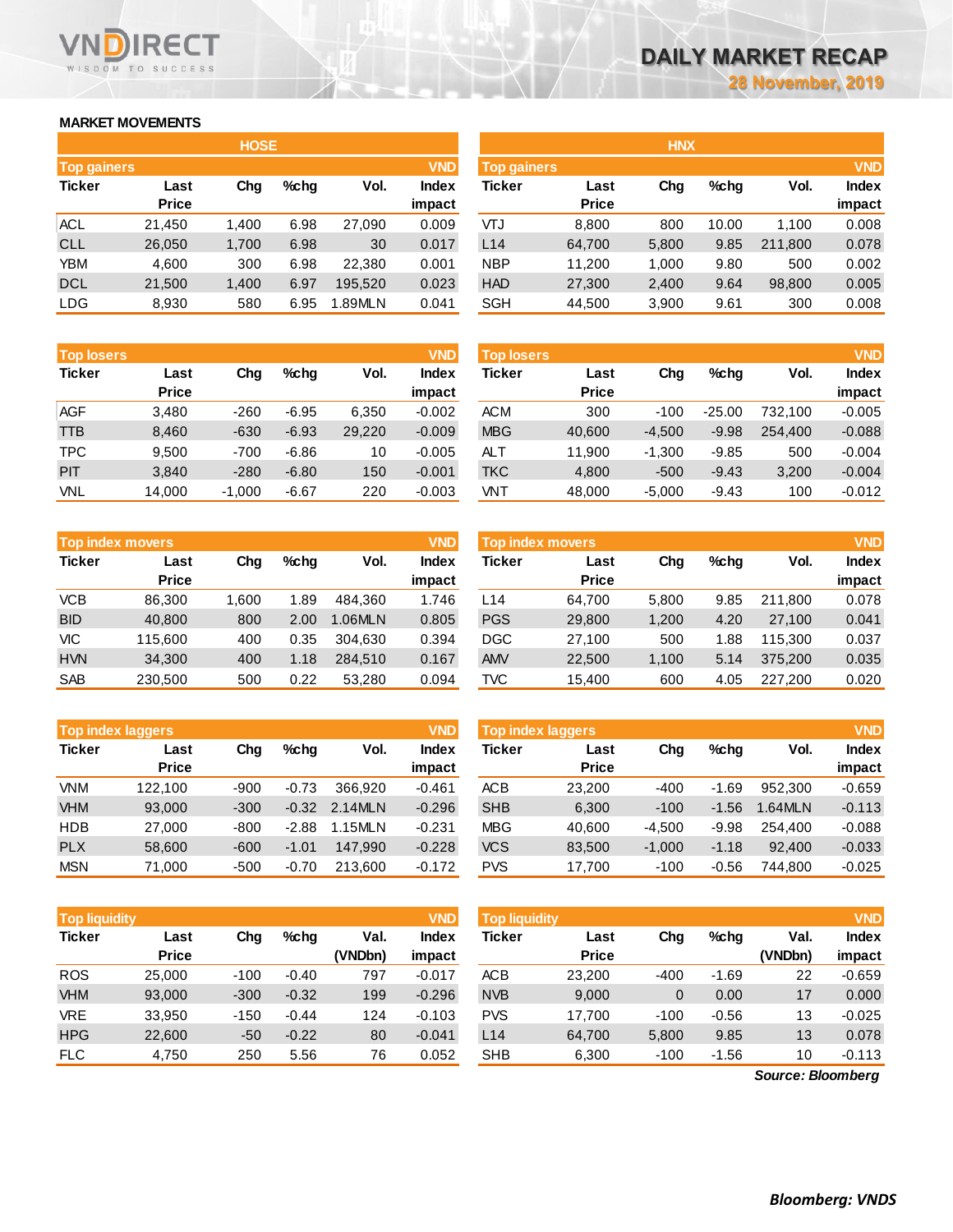

### **FOREIGN ACTIVITIES**

| Volume (Mn'shs) | <b>HOSE</b> | <b>HNX</b> | Value (VND'bn)        | <b>HOSE</b> | <b>HNX</b> |
|-----------------|-------------|------------|-----------------------|-------------|------------|
| <b>BUY</b>      | 14.9        | 0.4        | BUY                   | 422.6       | 3.7        |
| % of market     | 7.8%        | 1.8%       | % of market           | 12.3%       | 1.5%       |
| <b>SELL</b>     | 14.0        | 0.4        | SELL                  | 361.2       | 6.5        |
| % of market     | 7.3%        | 1.9%       | % of market           | 10.5%       | 2.7%       |
| NET BUY (SELL)  | 0.9         | (0.0)      | <b>NET BUY (SELL)</b> | 61.4        | (2.8)      |

*Source: HSX, HNX*



| Volume (MIn'shs)      | <b>HOSE</b> | <b>HNX</b> | Value (VND'bn)        | <b>HOSE</b> | <b>HNX</b>                  |
|-----------------------|-------------|------------|-----------------------|-------------|-----------------------------|
| BUY                   | 3,312.8     | 224.3      | BUY                   | 149,562.1   | 3,675.4                     |
| % of market           | 8.5%        | 3.1%       | % of market           | 16.7%       | 2.2%                        |
| <b>SELL</b>           | 3,503.8     | 253.8      | <b>SELL</b>           | 143,659.9   | 4,221.4                     |
| % of market           | 8.9%        | 3.5%       | % of market           | 16.0%       | 2.5%                        |
| <b>NET BUY (SELL)</b> | (190.9)     | (29.4)     | <b>NET BUY (SELL)</b> | 5,902       | (546.0)<br>Source: HSX, HNX |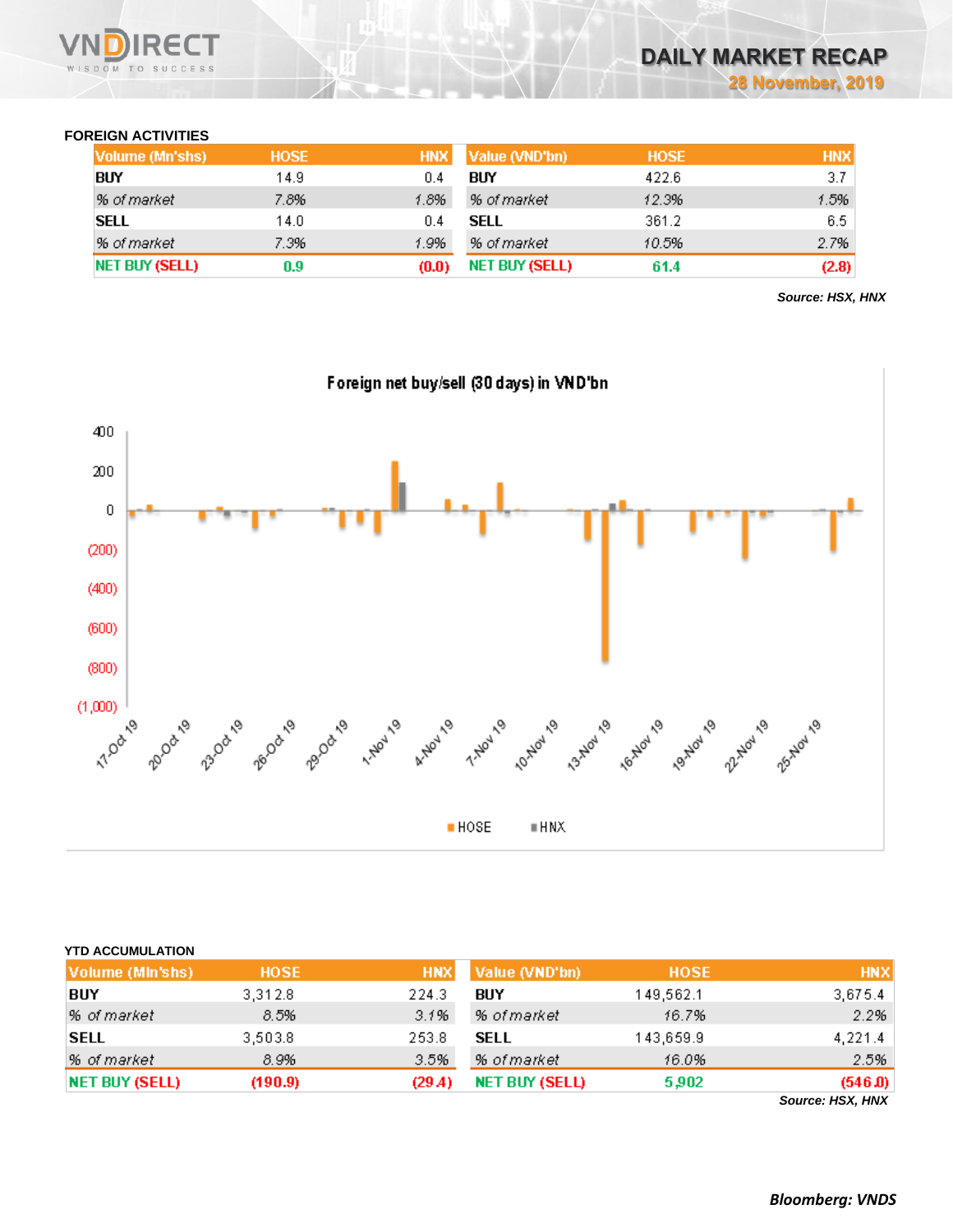### **FOREIGN ACTIVITIES**

WISDOM TO SUCCESS

**RECT** 

|            |                               | <b>HOSE</b> |         |       |               | <b>HNX</b>                    |        |              |         |       |        |  |
|------------|-------------------------------|-------------|---------|-------|---------------|-------------------------------|--------|--------------|---------|-------|--------|--|
|            | Top buy by foreigners (value) |             |         |       | <b>VND'bn</b> | Top buy by foreigners (value) |        | <b>WD'bn</b> |         |       |        |  |
| Ticker     | Chg<br>%chg<br>Last           |             |         | Value | hdex          | Ticker                        | Last   | Chg          | %chg    | Value | Index  |  |
|            | Price                         |             |         |       | impact        |                               | Price  |              |         |       | impact |  |
| <b>HPG</b> | 22,600                        | -50         | $-0.22$ | 39.2  | $-0.041$      | IVS.                          | 10,000 | $-500$       | $-4.76$ | 1.9   | 0.000  |  |
| <b>KBC</b> | 15,400                        | 0           | 0.00    | 34.1  | 0.000         | <b>PVS</b>                    | 17,700 | $-100$       | $-0.56$ | 0.4   | 0.000  |  |
| MSN        | 71,000                        | $-500$      | $-0.70$ | 33.8  | $-0.172$      | <b>HDA</b>                    | 10,800 | 100          | 0.93    | 0.3   | 0.000  |  |
| <b>VHM</b> | 93,000                        | $-300$      | $-0.32$ | 30.8  | $-0.296$      | <b>BVS</b>                    | 10,300 | 0            | 0.00    | 0.2   | 0.000  |  |
| <b>VRE</b> | 33,950                        | $-150$      | $-0.44$ | 29.6  | $-0.103$      | <b>SDT</b>                    | 3,600  | 100          | 2.86    | 0.1   | 0.000  |  |

| Top sell by foreigners (value) |                      |        |         |       | VND'bn          | Top sell by foreigners (value) |               |        |         |       |                 |
|--------------------------------|----------------------|--------|---------|-------|-----------------|--------------------------------|---------------|--------|---------|-------|-----------------|
| <b>Ticker</b>                  | Last<br><b>Price</b> | Chg    | %chg    | Value | Index<br>impact | Ticker                         | Last<br>Price | Chg    | %chg    | Value | Index<br>impact |
| MSN                            | 71,000               | $-500$ | $-0.70$ | 35.7  | $-0.172$        | PVS.                           | 17,700        | $-100$ | $-0.56$ | 5.2   | 0.000           |
| <b>KBC</b>                     | 15,400               | 0      | 0.00    | 29.0  | 0.000           | <b>PGS</b>                     | 29,800        | 1.200  | 4.20    | 0.8   | 0.000           |
| <b>ROS</b>                     | 25,000               | $-100$ | $-0.40$ | 28.8  | $-0.017$        | <b>SHS</b>                     | 8.100         | 0      | 0.00    | 0.4   | 0.000           |
| <b>VPB</b>                     | 20,400               | -50    | $-0.24$ | 22.7  | $-0.036$        | <b>BVS</b>                     | 10,300        | 0      | 0.00    | 0.1   | 0.000           |
| VHM                            | 93,000               | $-300$ | $-0.32$ | 22.4  | $-0.296$        | DNP                            | 16,700        | 200    | 1.21    | 0.0   | 0.000           |

| Top net buy by foreigners (value) |                      |        |         |       | VND'bn                | Top net buy by foreigners (value) | <b>WD'bn</b>         |        |         |       |                 |
|-----------------------------------|----------------------|--------|---------|-------|-----------------------|-----------------------------------|----------------------|--------|---------|-------|-----------------|
| Ticker                            | Last<br><b>Price</b> | Chg    | %chg    | Value | <b>ndex</b><br>impact | Ticker                            | Last<br><b>Price</b> | Chg    | %chg    | Value | Index<br>impact |
| <b>HPG</b>                        | 22,600               | -50    | $-0.22$ | 36.0  | $-0.041$              | MS.                               | 10,000               | $-500$ | $-4.76$ | 1.9   | 0.000           |
| <b>BID</b>                        | 40,800               | 800    | 2.00    | 18.3  | 0.805                 | <b>HDA</b>                        | 10,800               | 100    | 0.93    | 0.3   | 0.000           |
| <b>VRE</b>                        | 33,950               | $-150$ | $-0.44$ | 18.0  | $-0.103$              | SDT                               | 3,600                | 100    | 2.86    | 0.1   | 0.000           |
| <b>VCB</b>                        | 86,300               | 1,600  | 1.89    | 17.3  | 1.746                 | AMV                               | 22,500               | 1.100  | 5.14    | 0.1   | 0.000           |
| <b>HDG</b>                        | 34.250               | 250    | 0.74    | 15.7  | 0.009                 | <b>BVS</b>                        | 10.300               | 0      | 0.00    | 0.1   | 0.000           |

| Top net sell by foreigners (value) |                      |        |         |         | VND'bn                 | Top net sell by foreigners (value) |               |        |         |         |                 |  |
|------------------------------------|----------------------|--------|---------|---------|------------------------|------------------------------------|---------------|--------|---------|---------|-----------------|--|
| <b>Ticker</b>                      | Last<br><b>Price</b> | Chg    | %chg    | Value   | <b>Index</b><br>impact | Ticker                             | Last<br>Price | Chg    | %chg    | Value   | Index<br>impact |  |
| <b>STB</b>                         | 10.100               | -50    | $-0.49$ | $-12.4$ | $-0.028$               | <b>PVS</b>                         | 17.700        | $-100$ | $-0.56$ | $-4.73$ | 0.000           |  |
| VPI                                | 41,000               | $-300$ | $-0.73$ | $-11.2$ | $-0.014$               | <b>PGS</b>                         | 29,800        | 1.200  | 4.20    | $-0.77$ | 0.000           |  |
| SSI                                | 19.850               | $-150$ | $-0.75$ | $-9.9$  | $-0.023$               | SHS.                               | 8,100         | 0      | 0.00    | $-0.36$ | 0.000           |  |
| <b>PVD</b>                         | 15,500               | 0      | 0.00    | $-9.6$  | 0.000                  | <b>DNP</b>                         | 16,700        | 200    | 1.21    | $-0.03$ | 0.000           |  |
| <b>DXG</b>                         | 14,550               | 400    | 2.83    | $-5.8$  | 0.061                  | <b>PVG</b>                         | 6.400         | 100    | 1.59    | $-0.01$ | 0.000           |  |

27-Nov-19

Source: Bloomberg, HOSE, HNX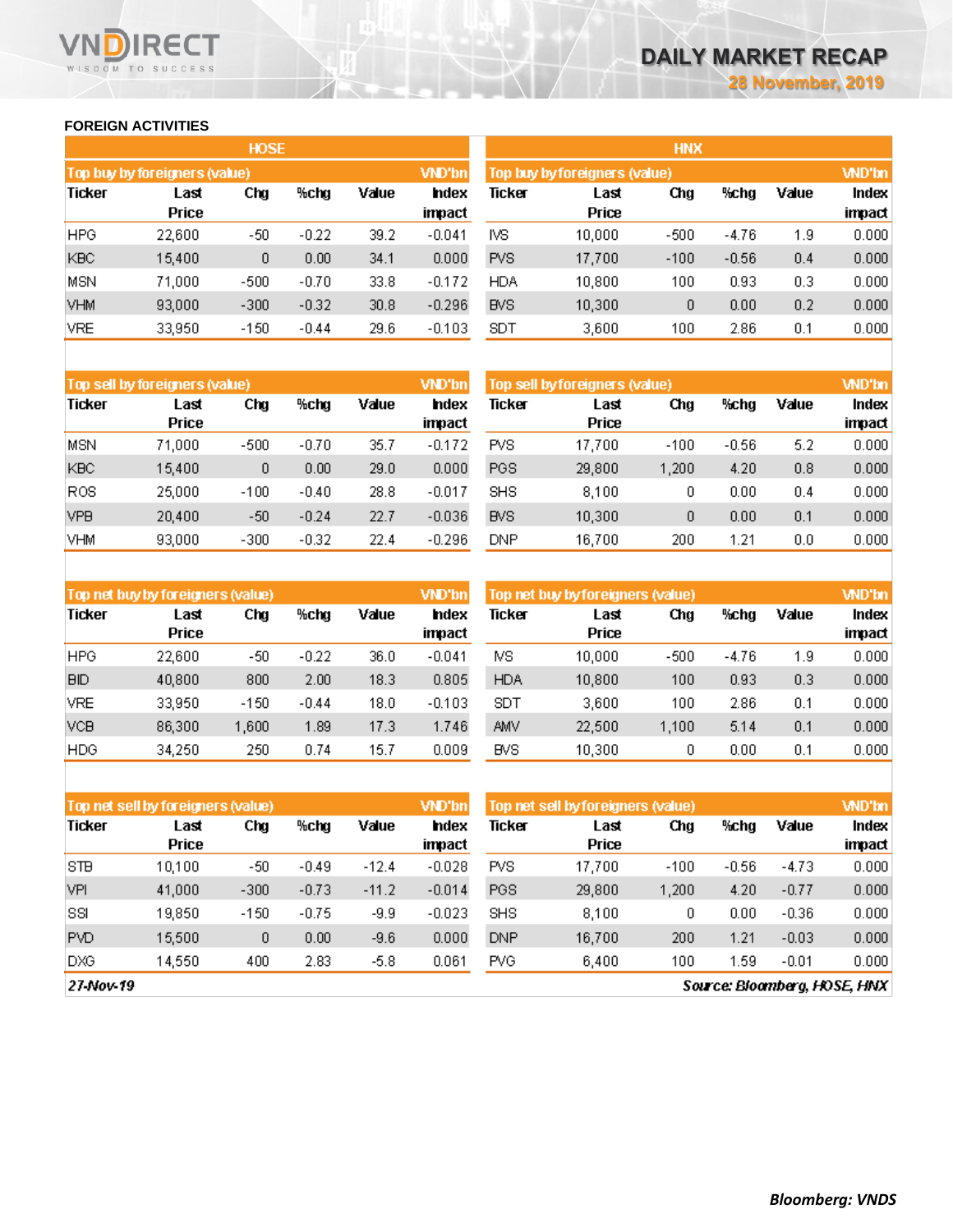**28 November, 2019**

### **TOP 60 MARKET CAP STOCKS SNAPSHOT ON HOSE**

΄Τ

WISDOM TO SUCCESS

| <b>No. Ticker</b>    | Price            |               | Price change (%) |             |            |              |             |              | Mkt. Cap Outs. Vol. Float ratio Avail. All Ave. daily vol. | <b>PÆ</b>    | PВ         | <b>ROE</b>    | <b>ROA</b> |
|----------------------|------------------|---------------|------------------|-------------|------------|--------------|-------------|--------------|------------------------------------------------------------|--------------|------------|---------------|------------|
|                      | <b>VND</b>       | 1107          | 31/7             | 6M          | US\$m In   | Mn's hs      | 96          |              | % (30 days 6 hs)                                           | $\pmb{\chi}$ | $\pmb{x}$  | 96            | 96         |
| 1 VIC VM             | 115,600          | $-1.4$        | $-5.6$           | 0.5         | 16,673     | 3,346        | 24.4        | 21.9         | 416,530                                                    | 72.7         | 5.0        | 7.8           | 16         |
| 2 VCBVM              | 86,300           | $-1.9$        | 12.8             | 28.0        | 13,797     | 3,709        | 25.2        | 6.1          | 678,470                                                    | 16.4         | 3.9        | 27.1          | 1.8        |
| 3 VHMVM              | 93,000           | 8.1           | 7.4              | 10.2        | 13,428     | 3,350        | 30.3        | 33.9         | 1,409,796                                                  | 20.7         | 7.2        | 57.0          | 16.7       |
| 4 VNMVM              | 122,100          | $-9.2$        | 2.6              | $-8.9$      | 9,165      | 1,741        | 46.2        | 41.4         | 1,238,386                                                  | 22.1         | 7.8        | 36.5          | 28.8       |
| 5 GAS VM             | 102,000          | $-0.5$        | 0.1              | $-5.3$      | 8,415      | 1,914        | 4.2         | 45.4         | 308,824                                                    | 17.3         | 4.3        | 26.1          | 18.6       |
| 6 BID VM             | 40,800           | 1.5           | 8.8              | 25.2        | 7,074      | 4,022        | 18.8        | 14.2         | 881,038                                                    | 19.3         | 2.5        | 13.5          | 0.5        |
| 7 SABVM              | 230,500          | $-10.0$       | $-14.7$          | $-13.0$     | 6,372      | 641          | 10.4        | 36.6         | 29,575                                                     | 31.3         | 8.3        | 28.4          | 20.6       |
| 8 MSN VM             | 71,000           | $-4.8$        | $-5.3$           | $-19.7$     | 3,578      | 1,169        | 25.8        | 9.1          | 592,360                                                    | 15.7         | 2.5        | 20.5          | 7.6        |
| 9 ТСВ УМ             | 23,350           | $-2.1$        | 8.9              | 0.9         | 3,523      | 3,500        | 79.7        | 0.0          | 1,888,943                                                  | 8.8          | 1.4        | 17.2          | 2.7        |
| 10 VREVM             | 33,950           | 4.3           | $-1.6$           | $-3.7$      | 3,408      | 2,329        | 100.0       | 16.4         | 3,965,698                                                  | 32.9         | 2.8        | 8.8           | 6.3        |
| 11 CTGVM             | 21,050           | $-4.3$        | 3.7              | $-0.7$      | 3,378      | 3,723        | 35.5        | 0.7          | 3,412,908                                                  | 12.8         | 1.1        | 8.5           | 0.5        |
| 12 VJC VM            | 143,700          | $-1.5$        | 8.4              | 19.3        | 3,245      | 524          | 46.4        | 10.3         | 462,418                                                    | 14.6         | 5.5        | 43.3          | 15.1       |
| 13 PLXVM             | 58,600           | 1.4           | $-4.2$           | $-11.2$     | 3,008      | 1,191        | 8.9         | 6.6          | 244,067                                                    | 16.9         | 3.2        | 19.5          | 6.7        |
| 14 HPG VM            | 22,600           | 3.7           | 0.9              | $-8.8$      | 2,690      | 2,761        | 52.1        | 11.4         | 5,317,579                                                  | 8.9          | 1.4        | 17.4          | 88         |
| 15 NVLVM             | 56,500           | $-6.6$        | -6.9             | $-3.1$      | 2,266      | 930          | 29.9        | 31.3         | 403,894                                                    | 17.7         | 2.6        | 15.5          | 43         |
| 16 MBB VM            | 22,600           | $-2.6$        | 4.8              | 14.6        | 2,266      | 2,326        | 77.6        | 0.0          | 4,649,393                                                  | 6.9          | 1.3        | 21.8          | 2.0        |
| 17 MWG VM            | 113,200          | $-11.5$       | $-0.7$           | 29.1        | 2,160      | 443          | 89.6        | 0.0          | 729,865                                                    | 13.6         | 4.4        | 37.7          | 12.7       |
| 18 BVHVM             | 71,000           | $-0.7$        | $-7.8$           | $-6.9$      | 2,145      | 701          | 27.9        | 23.6         | 159,185                                                    | 37.6         | 3.2        | 8.7           | 12         |
| 19 VPB VM            | 20,400           | $-7.3$        | 0.0              | 8.8         | 2,116      | 2,407        | 68.4        | 0.0          | 2,378,038                                                  | 6.1          | 1.2        | 22.7          | 25         |
| 20 HVN VM            | 34,300           | $-3.7$        | $-4.9$           | $-21.0$     | 2,097      | 1,418        | 3.9         | 20.1         | 407,304                                                    | 19.6         | 2.7        | 13.4          | 2.7        |
| 21 FPTVM             | 57,000           | $-1.7$        | 8.0              | 26.0        | 1,667      | 678          | 76.9        | 0.0          | 1,856,459                                                  | 12.2         | 2.8        | 24.9          | 10.5       |
| 22 POW VM            | 13,250           | 0.4           | 0.8              | $-16.1$     | 1,338      | 2,342        | 87.9        | 35.0         | 2,219,937                                                  | 16.2         | 1.3        | 7.8           | 32         |
| 23 HDB VM            | 27,000           | $-6.6$        | 1.9              | 0.2         | 1,142      | 981          | 72.6        | 6.2          | 2,062,124                                                  | 9.3          | 1.7        | 19.1          | 1.4        |
| 24 EIB VM            | 17,000           | 3.0           | $-0.9$           | $-7.6$      | 901        | 1,229        | 94.0        | 0.0          | 149,409                                                    | 32.9         | 1.3        | 4.1           | 0.4        |
| 25 PNJ VM            | 82,300           | $-1.1$        | $-1.1$           | 3.5         | 790        | 223          | 73.1        | 0.0          | 522.439                                                    | 17.0         | 4.4        | 28.6          | 16.3       |
| 26 STBVM             | 10,100           | $-7.3$        | $-3.3$           | $-14.4$     | 785        | 1,804        | 96.2        | 11.0         | 3,220,900                                                  | 6.5          | 0.7        | 11.1          | 0.7        |
| 27 TPB VM            | 21,900           | $-2.2$        | $-3.3$           | $-8.0$      | 780        | 827          | 53.8        | 0.0          | 240,790                                                    | 7.6          | 1.5        | 22.1          | 1.7        |
| 28 BHN VM            | 78,000           | 3.7           | $-16.8$          | $-24.7$     | 779        | 232          | 0.9         | 31.4         | 1,357                                                      | 37.9         | 4.0        | 10.9          | 52         |
| 29 HNG VM            | 14,600           | $-2.7$        | $-12.6$          | $-5.2$      | 698        | 1,109<br>544 | 16.7        | 48.6<br>4.7  | 338,637                                                    | N/A          | 1.5        | $-20.6$       | $-8.0$     |
| 30 KDH VM            | 26,450           | $-0.8$        | 10.2             | 11.1        | 621        |              | 74.5        |              | 358,307                                                    | 15.6         | 2.0        | 13.5          | 88         |
| 31 ROSVM             | 25,000<br>94,000 | $-2.3$<br>2.0 | $-7.4$<br>0.8    | $-17.8$     | 612<br>530 | 568          | 27.3<br>5.6 | 45.5<br>45.6 | 26,968,850                                                 | 72.0         | 2.4<br>3.9 | 3.4<br>19.4   | 1.8        |
| 32 DHG VM            |                  |               | $-0.7$           | $-19.0$     | 484        | 131<br>310   | 84.9        | 0.0          | 16,739                                                     | 20.7         |            |               | 15.8       |
| 33 REEVM<br>34 SBTVM | 36,250<br>18,700 | $-2.0$<br>0.0 | 17.6             | 11.2<br>3.6 | 473        | 587          | 20.1        | 93.8         | 841,389<br>1,218,322                                       | 6.5<br>42.5  | 1.1<br>1.5 | 18.6<br>3.5   | 10.6<br>15 |
| 35 SSIVM             | 19,850           | $-6.8$        | $-7.2$           | $-21.7$     | 435        | 508          | 83.5        | 44.0         | 1,605,257                                                  | 11.2         | 1.0        | 9.4           | 3.7        |
| 36 GEXVM             | 20,350           | $-2.6$        | 1.8              | 4.9         | 428        | 488          | 78.0        | 32.9         | 576,737                                                    | 9.0          | 1.7        | 19.1          | 6.1        |
| 37 TCHVM             | 27,500           | 25.0          | 24.7             | 30.3        | 419        | 353          | 50.0        | 41.9         | 1,427,224                                                  | 25.7         | 2.2        | 8.7           | 59         |
| 38 PPC VM            | 27,750           | 10.3          | 8.2              | $-1.2$      | 384        | 321          | 24.6        | 33.1         | 286,988                                                    | 8.7          | 1.5        | 17.2          | 13.5       |
| 39 PDR VM            | 26,200           | 0.0           | 0.4              | 6.1         | 370        | 328          | 37.2        | 42.8         | 649,733                                                    | 12.3         | 2.2        | 20.1          | 59         |
| 40 VGC VM            | 18,500           | $-4.1$        | $-0.5$           | N/A         | 358        | 448          | 12.3        | 35.7         | 172,702                                                    | 13.2         | 1.3        | 10.1          | 3.6        |
| 41 DXG VM            | 14,550           | $-7.9$        | $-2.0$           | $-3.1$      | 330        | 520          | 78.4        | 3.1          | 1,761,008                                                  | 4.5          | 0.9        | 25.9          | 85         |
| 42 PHR VM            | 56,200           |               | $-9.6 - 20.8$    | $-8.8$      | 328        | 135          | 32.9        | 42.2         | 426,274                                                    | $_{\rm 8.8}$ | $2.5\,$    | 28.8          | 162        |
| 43. LGC VM           | 39,000           | $-2.5$        | $-11.4$          | 33.8        | 324        | 193          | 0.6         | 4.0          | 96                                                         | 23.4         | 2.6        | 11.6          | 3.1        |
| 44 номум             | 23,900           | 4.1           | 16.9             | $-2.6$      | 315        | 306          | 57.3        | 42.4         | 1,115,574                                                  | 18.6         | 1.7        | 10.2          | 62         |
| 45 KBC VM            | 15,400           | 2.3           | $-1.0$           | 9.2         | 312        | 470          | 71.4        | 21.6         | 1,372,796                                                  | 9.6          | 0.8        | 8.4           | 4.4        |
| 46 GMD VM            | 24,000           | $-12.4$       | $-14.0$          | $-11.1$     | 307        | 297          | 82.2        | 0.0          | 304,595                                                    | 12.3         | 1.1        | 9.7           | 62         |
| 47 SCS VM            | 138,900          | $-13.1$       | $-12.3$          | $-17.3$     | 302        | 50           | 98.3        | 28.3         | 9,314                                                      | 18.0         | 8.5        | 46.6          | 42.4       |
| 48 NLG VM            | 27,900           | $-2.4$        | 0.7              | $-2.1$      | 300        | 250          | 62.1        | 0.0          | 476,134                                                    | 13.4         | 1.5        | 11.7          | 55         |
| 49 VHC VM            | 76,000           | -3.9          | $-5.5$           | $-18.3$     | 298        | 91           | 49.0        | 65.8         | 108,943                                                    | 5.1          | 1.5        | 32.2          | 22.2       |
| 50 VPIVM             | 41,000           | $-1.2$        | $-1.2$           | 0.7         | 283        | 160          | 100.0       | 41.9         | 403,958                                                    | 15.6         | 2.9        | 20.6          | 8.1        |
| 51 PVD VM            | 15,500           | -5.5          | $-15.8$          | $-12.8$     | 281        | 421          | 49.5        | 27.4         | 1,506,391                                                  | 14.5         | 0.5        | 3.3           | 2.1        |
| 52 NT2 VM            | 22,650           | $-2.2$        | $-9.2$           | $-16.7$     | 281        | 288          | 32.3        | 30.1         | 237,407                                                    | 8.3          | 1.5        | 20.0          | 9.7        |
| 53 CII VM            | 23,300           | $-2.5$        | 16.2             | $-0.2$      | 249        | 248          | 83.0        | 18.8         | 390,266                                                    | 12.6         | 1.1        | 8.8           | 1.9        |
| 54 GEG VM            | 27,500           | $-0.4$        | N/A              | N/A         | 242        | 204          | 58.8        | 13.0         | 560,499                                                    | 25.5         | 2.5        | 7.8           | 48         |
| 55 HT1 VM            | 14,400           | $-12.7$       | -5.0             | $-12.5$     | 237        | 382          | 99.9        | 42.7         | 193,442                                                    | 7.5          | 1.0        | 13.8          | 69         |
| 56 VCIVM             | 33,000           | $-5.4$        | 0.9              | 8.2         | 234        | 164          | 62.2        | 62.2         | 98,612                                                     | 6.5          | 1.5        | 24.7          | 12.7       |
| 57 HPXVM             | 26,450           | 0.2           | $-0.6$           | 0.4         | 228        | 200          | 90.3        | 35.2         | 272,153                                                    | 11.8         | 2.1        | 19.3          | 6,4        |
| 58 GTN VM            | 20,800           | 2.0           | 7.8              | 12.4        | 224        | 250          | 33.5        | 99.7         | 683,944                                                    | N/A          | 1.9        | $-0.4$        | $-0.2$     |
| 59 DPMVM             | 13,050           | $-7.1$        | $-3.0$           | $-29.8$     | 220        | 391          | 36.7        | 29.9         | 321,146                                                    | 20.1         | 0.7        | 3.7           | 2.6        |
| 60 CTD VM            | 66,300           | $-19.1$       | $-31.6$          | $-41.8$     | 218        | 76           | 67.4        | 1.2          | 87,938                                                     | 6.7          | 0.6        | 9.3           | 5.3        |
|                      |                  |               |                  |             |            |              |             |              | <b>Source: Bloomberg</b>                                   |              |            | <b>27 Nov</b> |            |